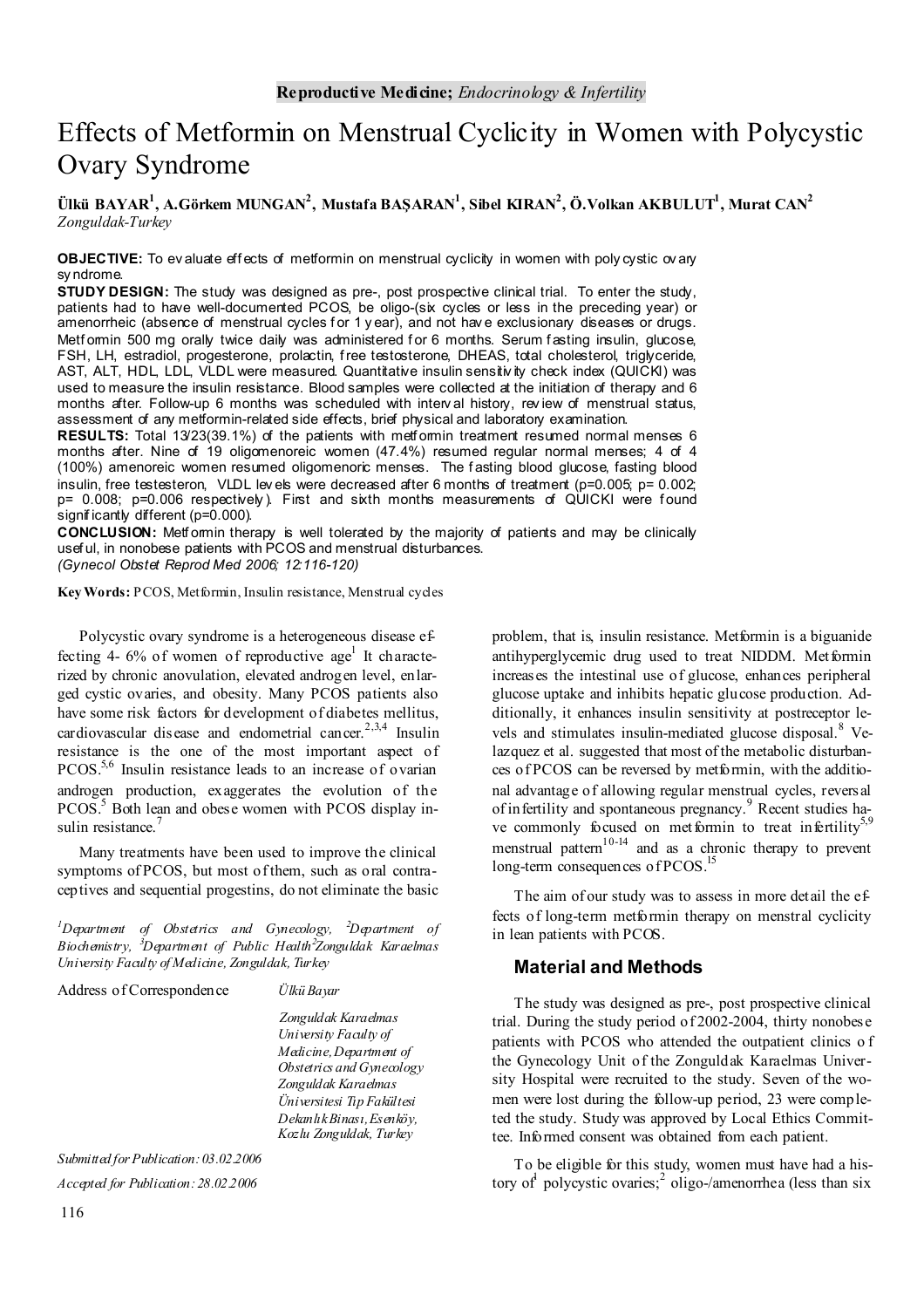menstrual periods in the last year); $3$  clinical or laboratory evidence of hyperandrogenism;<sup>4</sup> no secondary causes of anovulation<sup>5</sup> and no present use of lipid-lowering drugs, antidiabetic medications, or hormonal contraception (in the last 3 months). Ultrasonographic criteria for polycystic ovaries were the presence of ≥8 subcapsular follicles of 3-8 mm diameter in one plane in one ovary and increased stroma.<sup>16</sup> Ultrasonographic measurements were performed using (LOGIQ 7 Scanner, GE Medical Systems, USA). The exclusion criteria included the presence of Cushing's syndrome,<sup>2</sup> late-onset 21-hydroxylase deficiency,<sup>3</sup> thyroid dysfunction,<sup>4</sup> hyperprolactinemia,  $5$  androgen-secreting tumors,  $6$  diabetes mellitus, $\frac{7}{1}$  evidence of chronic renal or hepatic disease and  $\frac{8}{1}$ Body mass index  $(BMI) > 25$  kg/m<sup>2</sup>. Height, weight, was measured following a standardized protocol. Body mass index (BMI, weight  $\left[\frac{kg}{\text{height}^2} \right]$ ) was used as an estimate of overall adiposity.

Metformin 500 mg orally twice daily was administered for 6 months. After 12h fasting blood samples were collected at the initiation of therapy and 6 months after. Serum fasting insulin, glucose, FSH, LH, estradiol, progesterone, prolactin, free testosterone, DHEAS, total cholesterol, triglyceride, AST, ALT, HDL, LDL, VLDL were measured after at least 20 min rest. After measurement of parameters all blood samples were centrifuged and stored at -40° throughout the study. We used the quantitative insulin sensitivity check index  $(QUICKI=1/[\log(fasting \; insulin\{mIU/mI\})+\log(fas-I/mI))$ ting glucose ${mg/dl}$ ]) to measure the insulin resistance.<sup>17</sup> All patients were instructed to remain on their usual diet during the study. To reduce diarrhea and/or nausea, which were occasionally experienced in the first week with metformin, all patients were instructed to start with 500 mg metformin with the evening meal for 2 days, and thereafter 500 mg two times a day with meals. After 6 months patients were evaluated with review of menstrual status, assessment of any met formin-related side effects, brief physical examination. All subjects were instructed to use barrier contraception if they were sexually active and to report immediately to us if they became pregnant.

#### **Assays**

Plasma glucose, total cholesterol, triglyceride, AST, ALT, HDL, LDL, VLDL levels was measured using the colorimetric technique on an autoanalyzer (Roche Cobas Integra 800, Mannheim, Germany). Insulin, progesterone, free testosterone, FSH, LH, E2, Prolactin, DHEAS were measured by electrochemiluminescence technique on an immunoanalyser (Roche Elecsys 2010, Mannheim, Germany).

Analytical sensitivities (AS), Intra- and inter-assay coefficients of variations (CV) of glucose, total cholesterol, triglyceride, AST, ALT, HDL, LDL, VLDL, insulin, free testosterone, LH, Prolactin, FSH, E2 and progesterone were as follows: Glucose (AS: 0.59 mg/dl, intra-assay CV: 1.22%, Gynecology Obstetric & Reproductive Medicine 2006; 12:116-120 117 inter-assay CV: 1.30%), Total cholesterol (AS: 0.35 mg/dl, intra-assay CV: 3.25%, inter-assay CV: 3.53%), Triglyceride (AS: 3.50 mg/dl, intra-assay and inter-assay CV: 4.50%), AST (AS: 1.5 U/L, intra-assay CV: 2.57%, inter-assay CV: 2.19%), ALT (AS: 1.0 U/L, intra-assay CV: 1.99%, inter-assay CV: 2.11%), HDL (AS: 0.39 mg/dl, intra-assay CV: 3.90%, inter-assay CV: 2.89%), LDL cholesterol was calculated according to the Friedwald formula (LDL = Total cholesterol-HDL- Trig/5), Trig/5 is an estimate of VLDL concentration (VLDL=Trig/5), insulin (AS: 0.13 mIU/ml, intraassay CV: 1.15%, inter-assay CV: 2.13%), Free Testosterone (AS: 0.01 ng/ml, intra-assay CV: 1.10%, inter-assay CV: 1.19%), DHEAS, (AS: 0.10 mg/dl, intra-assay CV: 2.29%, inter-assay CV: 2.71%), LH (AS: 0.10 mIU/ml, intra-assay CV: 1.60%, inter-assay CV: 2.21%), Prolactin (AS: 0.47 ng/ml, intra-assay CV: 1.80%, inter-assay CV: 4.11%), FSH (AS: 0.1 mIU/ml, intra-assay CV: 1.90%, inter-assay CV: 2.11%), E2 (AS: 15 pg/ml, intra-assay CV: 2.50%, interassay CV: 3.23%), Progesterone (AS: 0.1 ng/ml, intra-assay CV: 1.13%, inter-assay CV: 1.72%).

## **Statistical Analyses**

All patients followed prospectively by recording variables and contact information were collected with a custom form and variables recorded in SPSS database for analysis (SPSS for Windows 11.5, SPSS Inc.). Variable pairs recorded before and after treatment were compared with pairedsamples T test and Wilcoxon signed rank sum test for parametric and nonparametric data, respectively. In all calculations statistical significance was defined as  $p<0.05$ .

## **Results**

Ages of patients were  $23 \pm 5.9$  (ranging from 18 to 37). Body mass index of the patients were  $23.4\pm0.9$  (ranging from 21.5 to 24.8). With metformin therapy, menstrual cyclicity was determined if women had three or more sequential regular menstrual cycles encompassing 21-38 days. While taking metformin, 9 of 19 oligomenoreic women (47.4%) resumed regular normal menses; 4 of 4 (100%) amenoreic women resumed oligomenoric menses. Total 13/23 (39.1%) o f the patients resumed normal menses. After taking metformin, fasting blood glucose, fasting blood insulin, free testesteron, VLDL levels fell  $(p=0.005; p=0.002; p=0.008;$ p=0.006 respectively). A fter six months of met formin treatment, QUICKI increased from 0.313±0.016 to 0.337±0.018 (p=0.000). Pre- and posttreatment variables are summarized in Table 1.

No patients developed lactic acidosis, and there were no untoward changes in any of the laboratory tests performed to monitor safety. Nausea and/or diarrhea occurred in 10 % in the first 1-2 weeks after women started metformin, these symptoms subsequently resolved. No women got pregnant during the study period.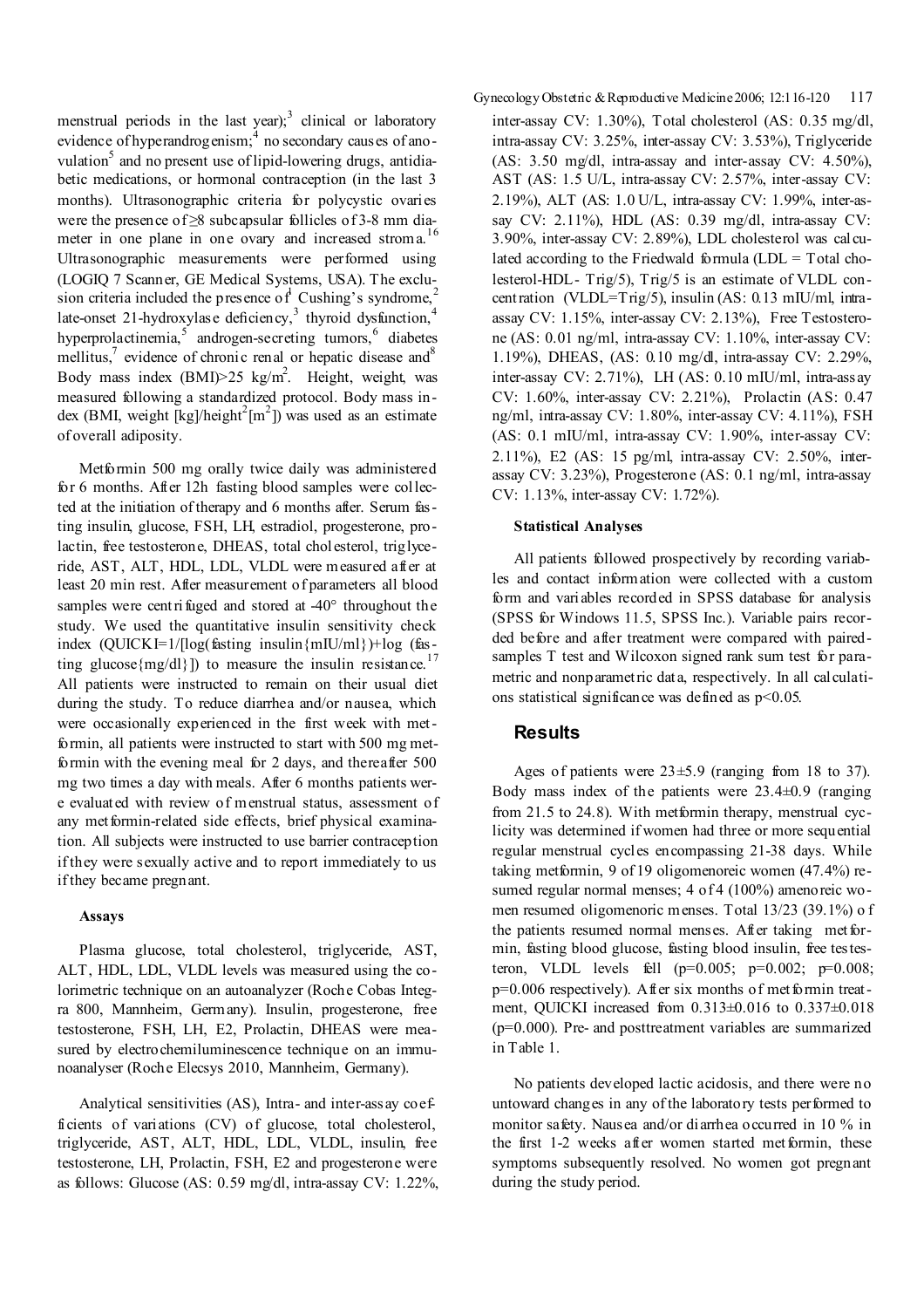### 118 Bayar et al.

*Table 1. Characteristics of women with PCOS before and 6 months after metformin treatment.* 

|                              | Initial values                    | Sixth month values               | P        |
|------------------------------|-----------------------------------|----------------------------------|----------|
| FSH (mUI/L)                  | $5.4 \pm 1.5$ (2.9-8.9)           | $5.3 \pm 1.8$ (1.4-10.0)         | 0.72     |
| $LH$ (mUI/L)                 | $10.5 \pm 4.6 (5.3 - 23.6)$       | $9.2 \pm 3.6$ (2.6-16.0)         | 0.12     |
| Fasting blood glucose mg/dL  | $94.2\pm9.8(77.0-118.0)$          | $84.6 \pm 9.1(67 - 110)$         | $0.005*$ |
| Fasting blood insulin µIU/mL | $18.4 \pm 9.8$ (10-59)            | $11.9 \pm 4.5(5.3-24.0)$         | $0.002*$ |
| Free testosteron (ng/mL)     | $4.9 \pm 5.7$ (2.1-27)            | $2.4 \pm 0.8$ (1.0-3.4)          | $0.08*$  |
| DHEAS (µq/dL)                | $281.6 \pm 171.2$ (85-690)        | $300.5 \pm 142.1(100-605)$       | 0.70     |
| Kolesterol (mg/dL)           | $183.3 \pm 33.5(126-255)$         | $172.4 \pm 36.4 (28.0 - 172.0)$  | 0.29     |
| Trigliserid (mg/dL)          | $109.0 \pm 73.5(30-360)$          | $81.0 \pm 36.4$ (28-172)         | 0.17     |
| VLDL (mg/dL)                 | $38.6 \pm 19.0$ (6.0-68.0)        | $21.8 \pm 15.9$ (6-85)           | $0.006*$ |
| $LDL$ (mg/dL)                | $115.4 \pm 27.7$ (62-164)         | $114.0 \pm 31.0 (58-180)$        | 0.926    |
| QUICKI**                     | $0.313 \pm 0.016 (0.270 - 0.345)$ | $0.337 \pm 0.018(0.302 - 0.377)$ | $0.001*$ |

*Notes*: Values were mean± standard dev iation

\*Statistically significant (p<0.05)

\*\*OUICKI: Quantitative insulin sensitivity check index

#### **Discussion**

Metformin can be used to treat a number of features associated with PCOS, including hyperandrogenism, menstrual irregularities, insulin resistance, decreased ovulation rates, and infertility.<sup>5,9,15</sup> Several studies have examined the effect of met formin on menstrual cyclicity in women with PCOS and the improvement in menstrual cyclicity using metformin ranged from 25% to almost 96%, with a mean around  $40\%$ .<sup>10,12,14</sup> Spontaneous menstruation is psychologically important for the patient because it means better ovarian function. Also, regular menses in these patients may lessen the known risks of endometrial hyperplasia and carcinoma in patients with PCOS.<sup>18</sup> Velasquez et al reported for the first time that metformin caused clinical improvement such as blood pressure and menstrual cyclicity, in 7 PCOS patients.<sup>6</sup> In our study, 39.1% of the women with menstrual disturbances achieved more regular menstruation after 6 months of metformin treatment.

Insulin resistance and hyperinsulinemia may be central to many of the pathophysiologic aspects of PCOS.<sup>5,6,12,14,19,20</sup> It has been shown that insulin stimulate androgen production by thecal cells.<sup>21,22</sup> It appears that women with PCOS there are an intrinsic ovarian dysfunction associated with excessive androgen production. It also appears that hyperinsulinemia could play a function in exaggerating this intrinsic ovarian dysfunction rather than being a primary cause of PCOS. Additionally, insulin decreases SHBG production by the liver, and increases levels of free testosterone.<sup>23</sup> Hyperinsulinemia may also potentiate ACTH-stimulated adrenal androgen production. $^{24}$  Hyperinsulinism and resultant hyperandrogenism in PCOS chronically effect gonadotropin secretion, increasing  $LH$ ,  $5,12,14,19$  disrupting the pituitary-ovarian axis, and causing to oligoamenorrhea and infertility. Hyperinsulinemia in combination with hyperandrogenemia also may lead to morbid obesity, hirsutism, acne, frequent hypertension, hyperlipidemia and also increasing risk for myocardial infarction and stroke later in life.<sup>5,6,13,14,19,20</sup>

Despite lack of the exact mechanisms of insulin in increased androgen production in the ovary, the use of met formin for the treatment of PCOS has become more frequent in clinical practice. The supposed mechanism of action of metformin in aiding return of normal menses in PCOS is that reduction of met formin in insulin resistance causes to a reduction in serum androgens, reduction of androgen-mediated inhibition of normal LH and FSH release, and consequent ovulation with more normal estradiol and progesterone production.<sup>6,14,19</sup> Consequently, metformin causes to lower androgen production both directly at the level of the ovary and indirectly through a reduction in insulin levels. Within a duration of two menstrual cycles, the results have included quick metabolic improvements<sup>25,26</sup> increases in spontaneous ovulation rates of between 30% and  $40\%$ .<sup>5,27,28</sup>

Weight loss may be an efficient to decrease insulin resistance, improve PCOS symptoms, restore menstrual cyclicity, and improve ovuation rates<sup>5</sup> For the 10 % to 30 % of women with PCOS who are nonobese, weight loss is not a treatment option.29 Maciel et al. demonstrated that nonobese women with PCOS respond better than obese women to met formin treatment for  $6$  months.<sup>30</sup> Also they showed that, nonobese women showed a statistically significant decrease in serum androgens level, fasting insulin level, and an improvement in menstrual cyclicity. Our study also demonstrates that; nonobese PCOS women may benefit from met formin for menstrual irregularities.

Our findings showed that fasting blood glucose, fasting blood insulin, decreased after the metformin treatment. After 6 months of treatment, there was a significant decrease in the levels of fasting insulin and glucose as reported previously in some,  $6,17,19$  but not in all studies.<sup>31,32</sup> We used QUICKI to measure the insulin resistance.<sup>17</sup> It is an index of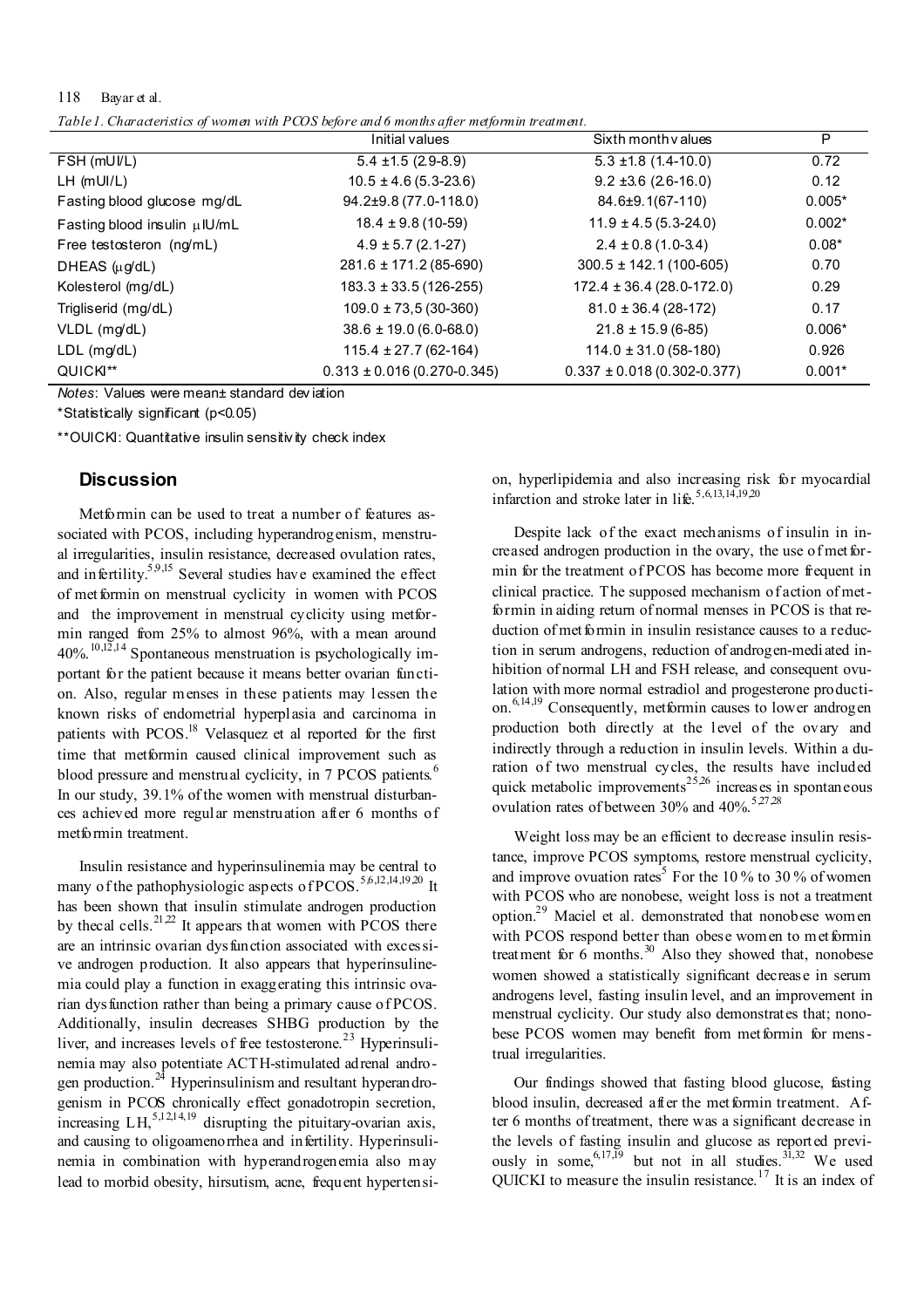insulin sensitivity and obtained from a fasting blood sample. It is reported that results of QUICKI were totally independent obese and nonobese subjects.<sup>17</sup> In our study insulin sensitivity increased significantly after the 6 months of metformin treatment. With these apparently durable clinical and laboratory effects, the serum testosterone level also decreased after 6 months of treatment. But in some studies, the serum testosterone level returned close to the starting value after 6 months of treatment, after being transiently decreased at 2 months of therapy.<sup>12,33</sup> Hence they concluded that, the metformin effect may be to some extent transitional and some adaptation may occur during more prolonged therapy.

Reducing hyperinsulinemia with met formin treatment may have long-term health benefits for lipid disorders, coronary artery disease, and hypertension.<sup>20</sup> Metformin therapy was associated with significant reductions in total plasma cholesterol after weight loss in teenagers with  $PCOS$ .<sup>34</sup> Some studies reported that abnormal lipid values in some patients normalized during the treatment.  $6,13$  This finding is in contrast to an earlier report of diabetic and nondiabetic men, in whom long-term therapy with metformin resulted in a moderate lessening in plasma triglyceride and total cholesterol levels and in a small increase in plasma HDL concentrations.35 Metformin treatment had little effect on blood lipids in this study. Only serum VLDL levels decreased with metformin treatment.

Our results support the fact that, met formin therapy is well tolerated by the majority of nonobese PCOS patients. Metformin may be a therapeutic option for PCOS patients based on our data showing improvement in laboratory and clinical parameters. The most important changes were seen in the menstrual pattern and insulin resistance during metformin therapy. Up to 39.1% of the women with menstrual disturbances achieved more regular menstruation with metformin. But the absence of a control group receiving a placebo is the limitation of our study. Also we must keep in mind the potentially side effects (i.e., nausea, diarrhea, and bloating) and the cost of the medication.

## **References**

- 1. Franks S. Polycystic ovary syndrome: A changing perspective. Clin Endocrinol 1989; 31: 87–120.
- 2. Dunaif A. Molecular mechanisms of insulin resistance in the polycystic ovary syndrome. Semin Reprod Endrocrinol 1994; 12:15-20.
- 3. Burghen GA, Givens JR, Kibatchi AE. Correlation of hyperandrogenism with hyperinsulinism in polycystic ovary syndrome. J Clin Endrocrinol Metab 1980; 50:113-6.
- 4. Martikainen H, Salmela P, Nuojua-Huttunen S, et al. Adrenal steroidogenesis is related to insulin in hyperandrogenic women. Fertil Steril. 1996; 66:564-70.

Gynecology Obstetric & Reproductive Medicine 2006; 12:116-120 119

- 5. Nestler JE, Jakubowicz DJ, Evans WS, Pasquali R. Effects of metformin on spontaneous and clomipheneinduced ovulation in the polycystic ovary syndrome. N Eng J Med 1998; 338:1876-80.
- 6. Velazquez EM, Mendoza S, Hamer T, Sosa F, Glueck CJ. Metformin therapy in polycystic ovary syndrome reduces hyperinsulinemia, insulin resistance, hyperandrogenism, and systolic blood pressure, while facilitating normal menses and pregnancy. Metabolism 1994; 43:647–54.
- 7. Dunaif A, Segal KR, Futterweit W, Dobrjansky A. Profound peripheral insulin resistance independent o f obesity in polycystic ovary syndrome. Diabetes 1989; 38:1165-74.
- 8. Williams G. Management of non insulin-dependent diabetes mellitus. Lancet 1994; 343:95-100.
- 9. Kocak M, Caliskan E, Simsir C, Haberal A. Metformin therapy improves ovulatory rates, cervical scores, and pregnancy rates in clomiphene citrate-resistant women with polycystic ovary syndrome. Fertil Steril 2002; 77:101-6.
- 10. Glueck CJ, Wang P, Fontaine R, Tracy T, Sieve-Smith L. Metformin to restore normal menses in oligo-amenorrheic teenage girls with polycystic ovary syndrome (PCOS). J Adolesc Health 2001; 29:160-9.
- 11. Haas DA, Carr BR, Attia GR. Effects of met formin on body mass index, menstrual cyclicity, and ovulation induction in women with polycystic ovary syndrome. Fertil Steril 2003; 79:469-81.
- 12. Morin-Papunen LC, Koivunen RM, Ruokonen A, Martikainen HK. Metformin therapy improves the menstrual pattern with minimal endocrine and metabolic effects in women with polycystic ovary syndrome. Fertil Steril 1998; 69:691-6.
- 13. Velazquez EM, Acosta A, Mendoza S. Menstrual cyclicity after metformin therapy in polycystic ovary syndrome. Obstet Gynecol 1997; 90:392-5
- 14. Glueck CJ, Wang P, Fontaine R, Tracy T, Sieve-Smith L. Metformin induced resumption of normal menses in 39 of 43 (91%) previously amenorrheic women with the polycystic ovary syndrome. Metabolism 1999; 48:511-9.
- 15. Pasquali R, Gambineri A, Biscotti D, et al. Effect o f long-term treatment with metformin added to hypocaloric diet on body composition, fat distribution, and androgen and insulin levels in abdominally obese women with and without the polycystic ovary syndrome. J Clin Endocrinol Metab 2000; 85:2767-74.
- 16. Homburg R. Polycystic ovary syndrome from gynaecological curiosity to multisystem endocrinopathy. Hum Reprod 1996; 11:29-39.
- 17. Katz A, Nambi SS, Mather K, Baron AD, et al. Quantitative insulin sensitivity check index: a simple, accurate method for assessing insulin sensitivity in humans. J Clin Endocrinol Metab 2000: 85:2402-10.